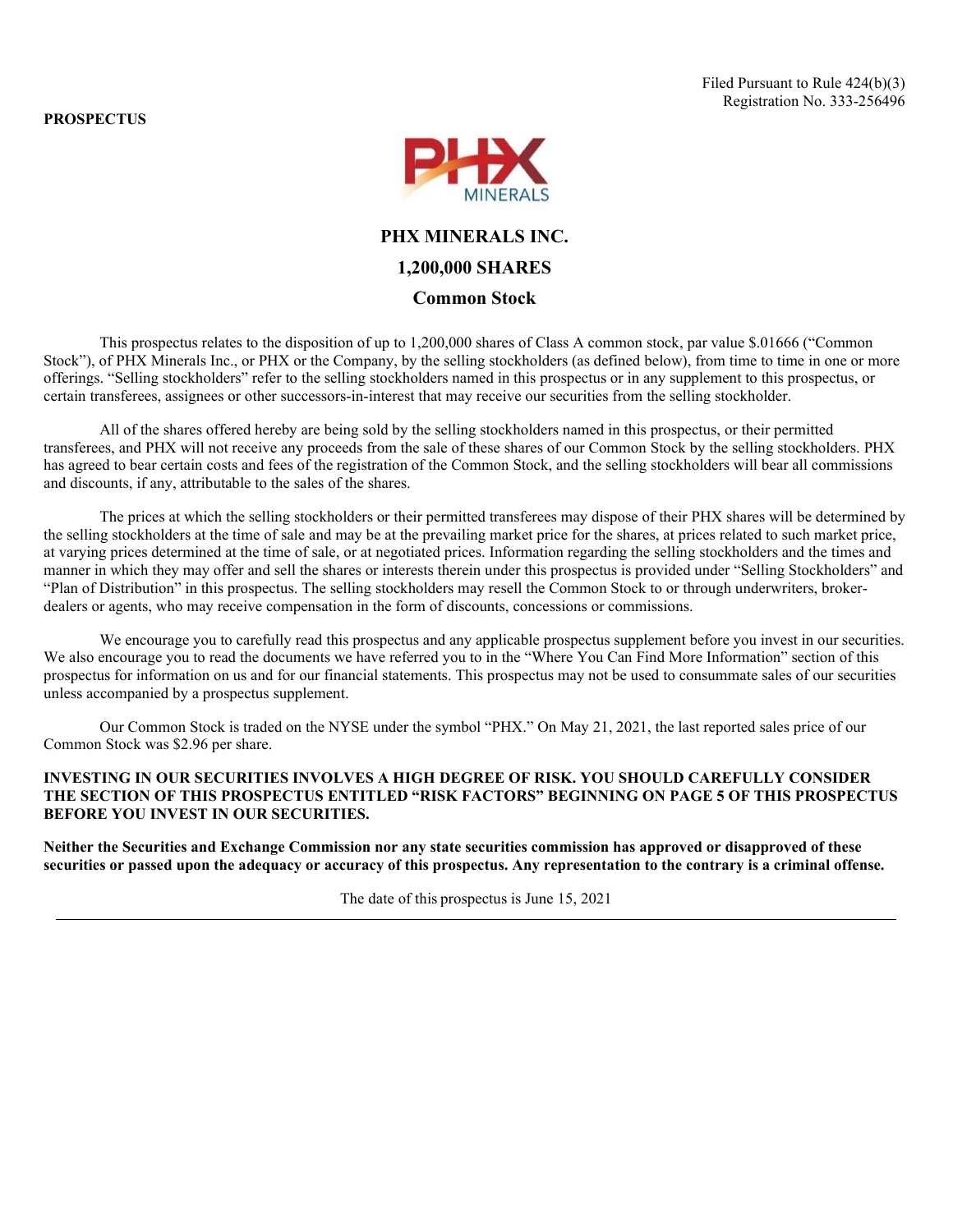# **TABLE OF CONTENTS**

| <b>EXPLANATORY NOTE</b>                                   |    |
|-----------------------------------------------------------|----|
| <b>ABOUT THIS PROSPECTUS</b>                              | 2  |
| ABOUT PHX MINERALS INC.                                   | 3  |
| <b>THE OFFERING</b>                                       | 4  |
| <b>RISK FACTORS</b>                                       |    |
| CAUTIONARY STATEMENT REGARDING FORWARD-LOOKING STATEMENTS | 6  |
| <b>USE OF PROCEEDS</b>                                    | 7  |
| <b>SELLING STOCKHOLDERS</b>                               | 8  |
| <b>PLAN OF DISTRIBUTION</b>                               | 10 |
| <b>LEGAL MATTERS</b>                                      | 13 |
| <b>EXPERTS</b>                                            | 13 |
| WHERE YOU CAN FIND MORE INFORMATION                       | 14 |
| INCORPORATION OF CERTAIN INFORMATION BY REFERENCE         | 14 |
|                                                           |    |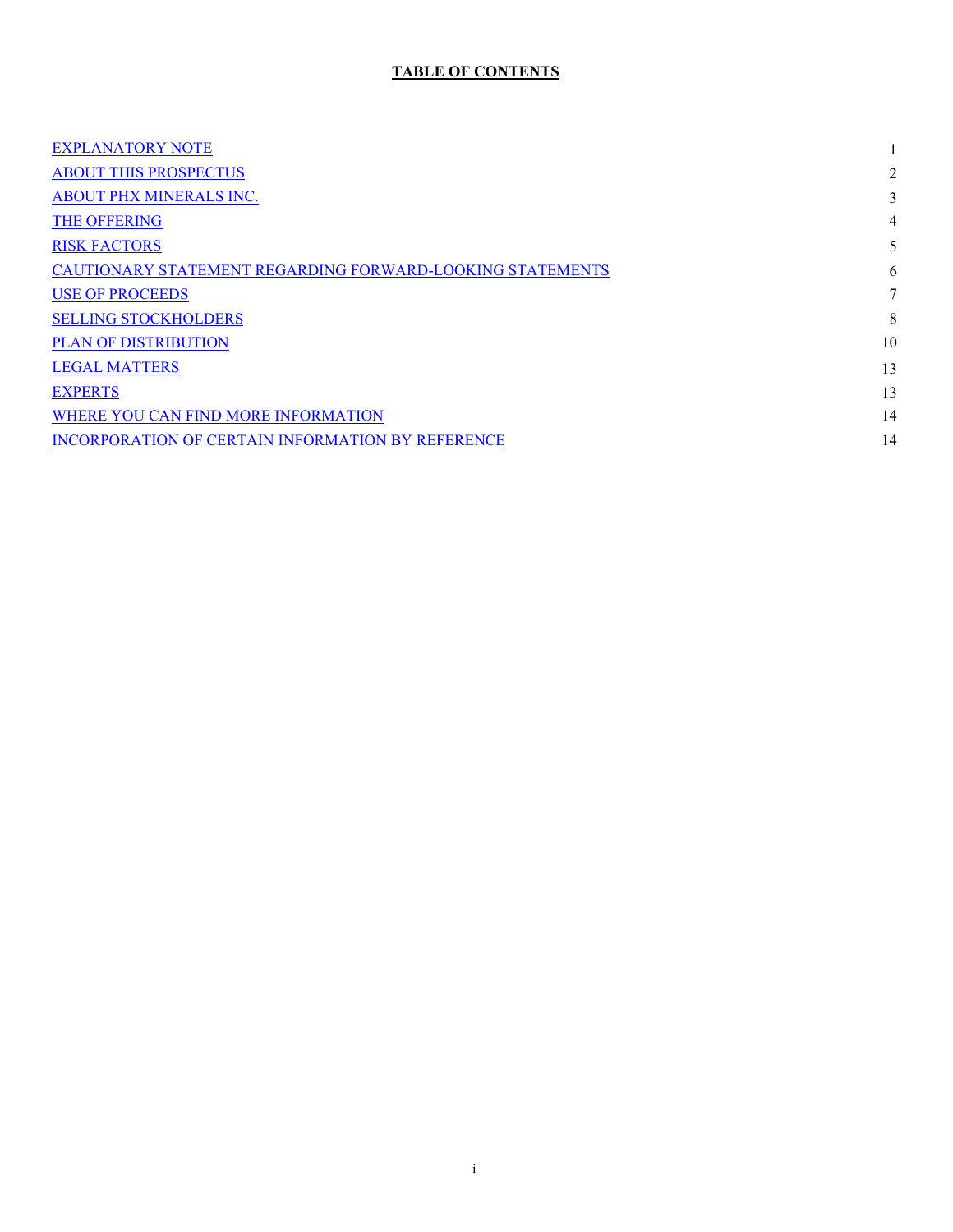#### **EXPLANATORY NOTE**

<span id="page-2-0"></span>On April 14, 2021, we entered into a Purchase and Sale Agreement ("Purchase Agreement") with Crestwood Exploration Partners, LLC, Palmetto Investment Partners, LLC, and Palmetto Investment Partners II, LLC (collectively, the "Sellers"), pursuant to which we agreed to acquire certain mineral and royalty assets of Sellers. Upon closing under the Purchase Agreement on April 30, 2021 (the "Closing Date"), we issued as a portion of the consideration for the acquisition an aggregate of 1,200,000 shares of our Common Stock to the Sellers, valued at \$2.00 per share (the same price-per-share as the Common Stock issued in the Company's underwritten public offering that closed on April 20, 2021). The shares of Common Stock issued in connection with the acquisition are being held in escrow in the names of the Sellers to satisfy potential indemnification claims arising under the Purchase Agreement. To the extent not returned to us in connection with potential indemnification claims, the shares held in escrow will be released to Sellers on the date that is 180 days after the Closing Date.

The Purchase Agreement contains registration rights, which obligate us to prepare and file this registration statement, which covers the resale of the shares of Common Stock issued under the Purchase Agreement, and to seek and maintain effectiveness of same. We have agreed, among other things, to indemnify the holders of the Common Stock that are subject to such registration rights with respect to certain liabilities and to pay certain fees and expenses incident to the Company's registration obligations under the Purchase Agreement.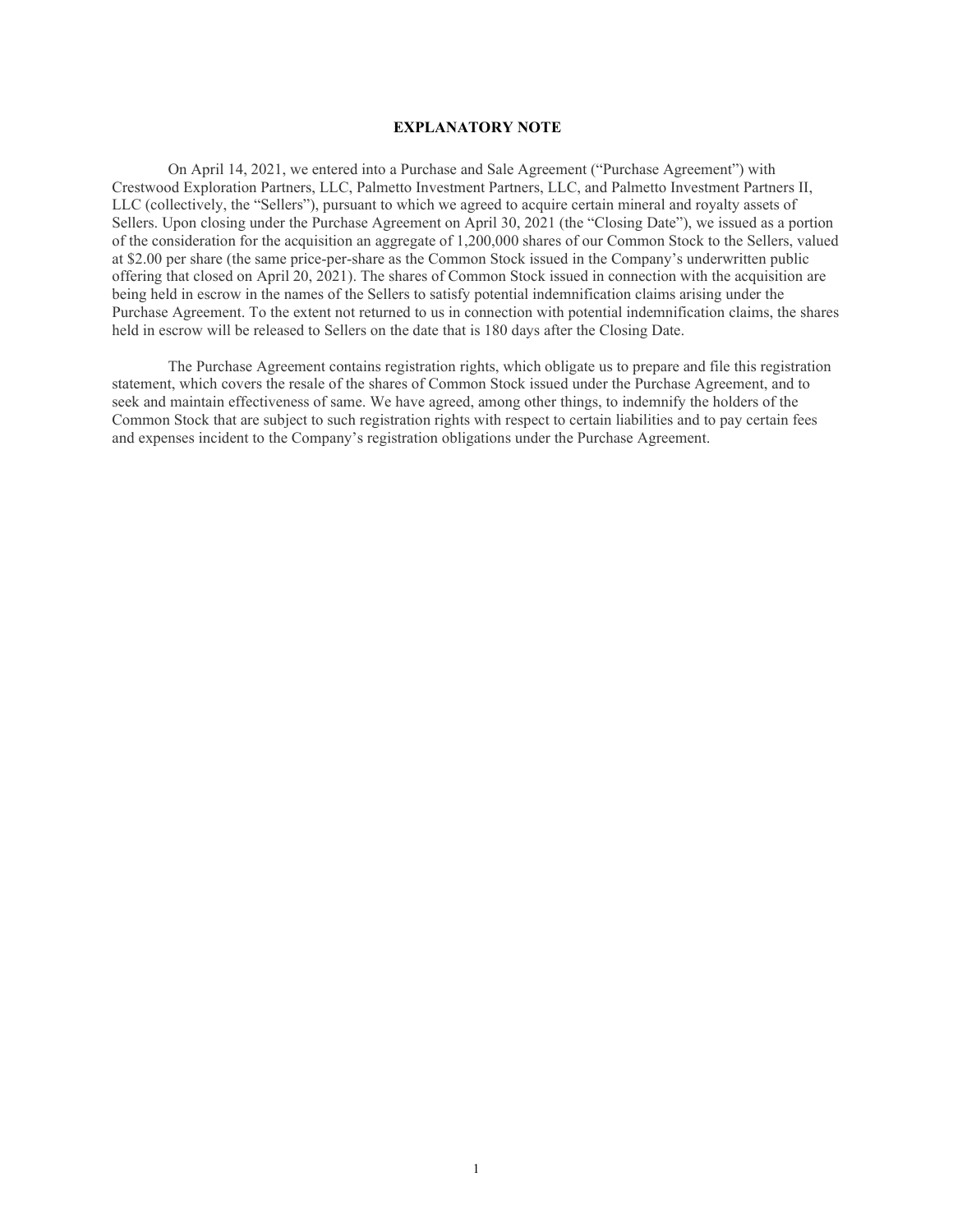#### **ABOUT THIS PROSPECTUS**

<span id="page-3-0"></span>This prospectus is part of a registration statement that we filed with the Securities and Exchange Commission ("SEC") using a "shelf" registration process. Under this shelf registration process, the selling stockholders may from time to time sell the shares of Common Stock described in this prospectus in one or more offerings.

As used in this prospectus, the terms "PHX," "Company," "we," "our," "ours" and "us" refer to PHX Minerals Inc., unless we state otherwise or the context indicates otherwise. References to "selling stockholders" refer to those stockholders listed under the "Selling Stockholders" section of this prospectus, who may sell shares from time to time as described in this prospectus.

This prospectus provides you with a general description of the securities the selling stockholders may offer. We may add, update or change any of the information contained in this prospectus or in any accompanying prospectus supplement we may authorize to be delivered to you. To the extent there is a conflict between the information contained in this prospectus and any accompanying prospectus supplement, you should rely on the information in the prospectus supplement. This prospectus, together with any accompanying prospectus supplement, includes all material information relating to this offering.

No dealer, salesperson or other person has been authorized to give any information or to make any representations other than those contained or incorporated by reference in this prospectus or any accompanying prospectus supplement in connection with the offer made by this prospectus or any accompanying prospectus supplement. You must not rely upon any information or representation not contained or incorporated by reference in this prospectus or any accompanying prospectus supplement as if we had authorized it.

This prospectus and any accompanying prospectus supplement does not constitute an offer to sell or the solicitation of an offer to buy any securities other than the registered securities to which they relate, nor does this prospectus and any accompanying prospectus supplement constitute an offer to sell or the solicitation of an offer to buy securities in any jurisdiction to any person to whom it is unlawful to make such offer or solicitation in such jurisdiction.

You should not assume that the information contained in this prospectus and any accompanying prospectus supplement is correct on any date after their respective dates, even though this prospectus or any prospectus supplement may be delivered or securities may be sold on a later date.

Investing in our securities involves a high degree of risk. You should carefully consider the section entitled "Risk Factors" in this prospectus and any accompanying prospectus supplement before you invest in our securities.

You should also carefully read the additional information described in the sections entitled "Incorporation of Certain Documents by Reference" and "Where You Can Find More Information" before you invest in our securities.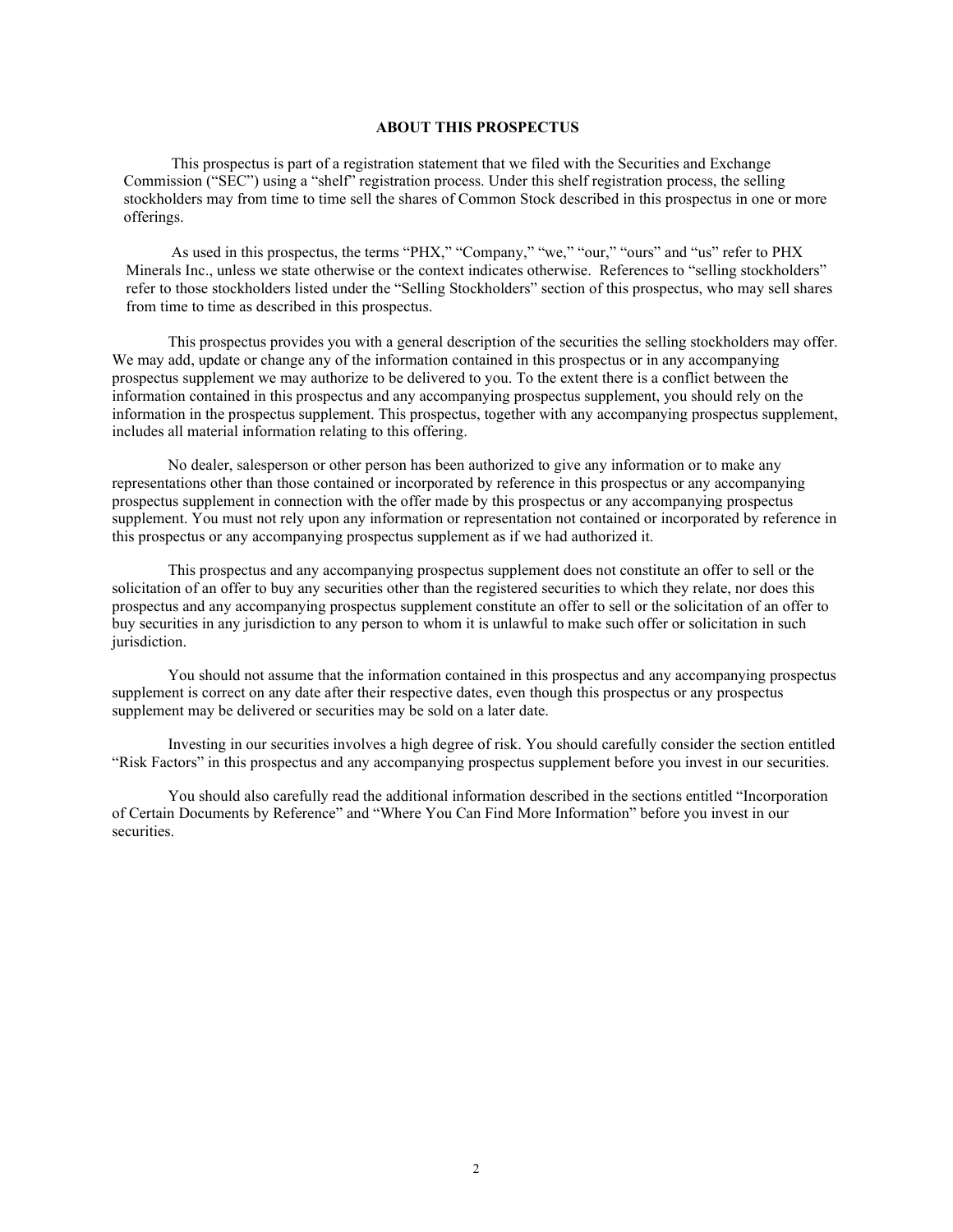# **ABOUT PHX MINERALS INC.**

## <span id="page-4-0"></span>**Overview**

PHX Minerals Inc. is an Oklahoma City-based natural gas and oil mineral company with a strategy to proactively grow its mineral position in our core areas of focus. The Company owns approximately 255,000 net mineral acres principally located in Oklahoma, North Dakota, Texas, New Mexico and Arkansas.

#### **Corporate Information**

The Company's principal executive offices are located at 1601 NW Expressway, Suite 1100, Oklahoma City, Oklahoma 73118, and its telephone number is (405) 948-1560.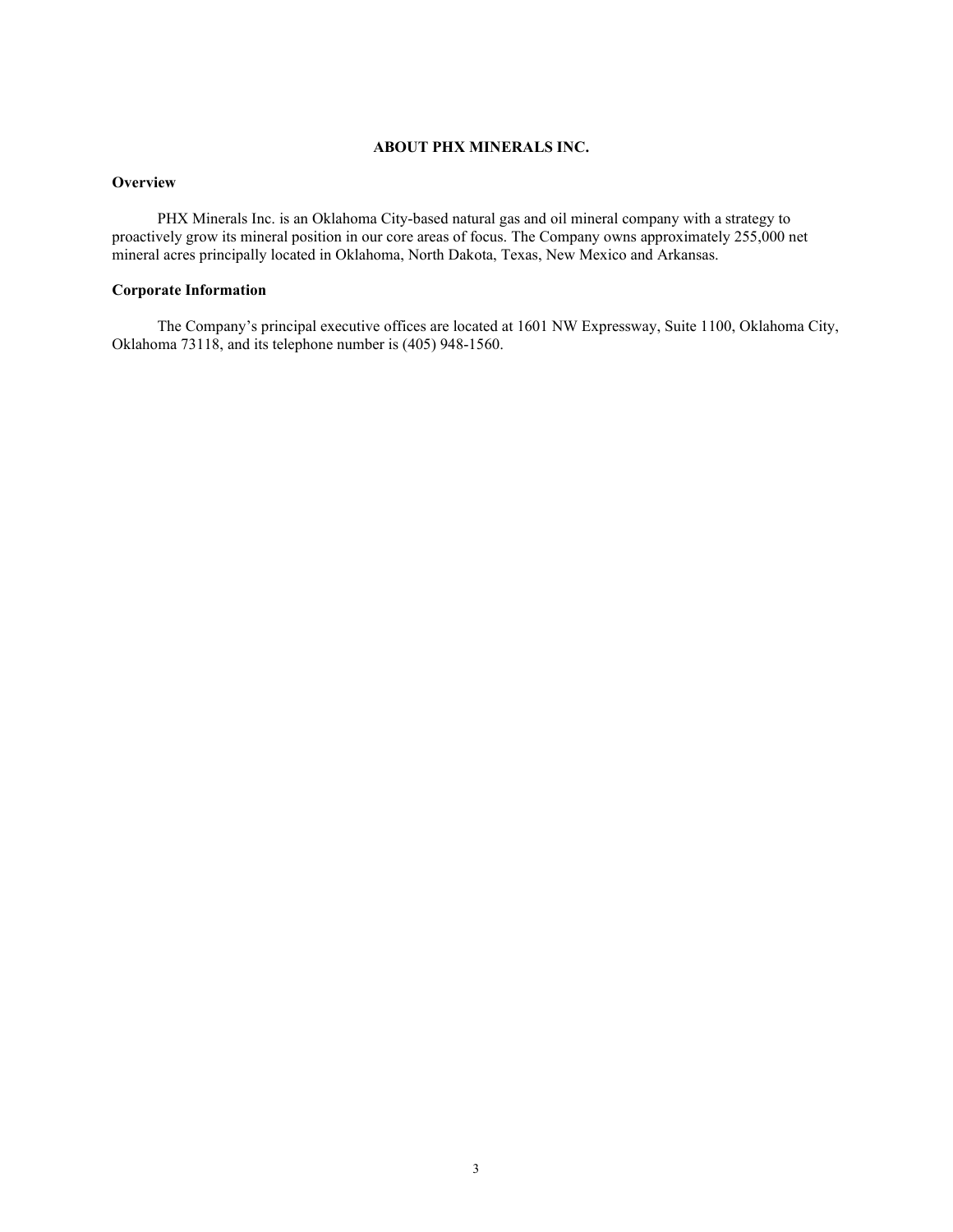# **THE OFFERING**

<span id="page-5-0"></span>

| Common stock offered by the<br>selling stockholders: | 1,200,000 shares.                                                                                                                                                              |
|------------------------------------------------------|--------------------------------------------------------------------------------------------------------------------------------------------------------------------------------|
| Terms of the Offering:                               | The selling stockholders will determine when and how they sell the shares of the<br>Common Stock offered in this prospectus, as described in "Plan of Distribution."           |
| Use of Proceeds:                                     | We will not receive any of the proceeds from the sale of the shares of Common<br>Stock being offered in this prospectus. See "Use of Proceeds."                                |
| NYSE symbol:                                         | Our Common Stock is listed on the NYSE under the symbol "PHX."                                                                                                                 |
| Risk factors:                                        | You should read the "Risk Factors" section of this prospectus for a discussion of<br>factors to consider carefully before deciding to invest in shares of our Common<br>Stock. |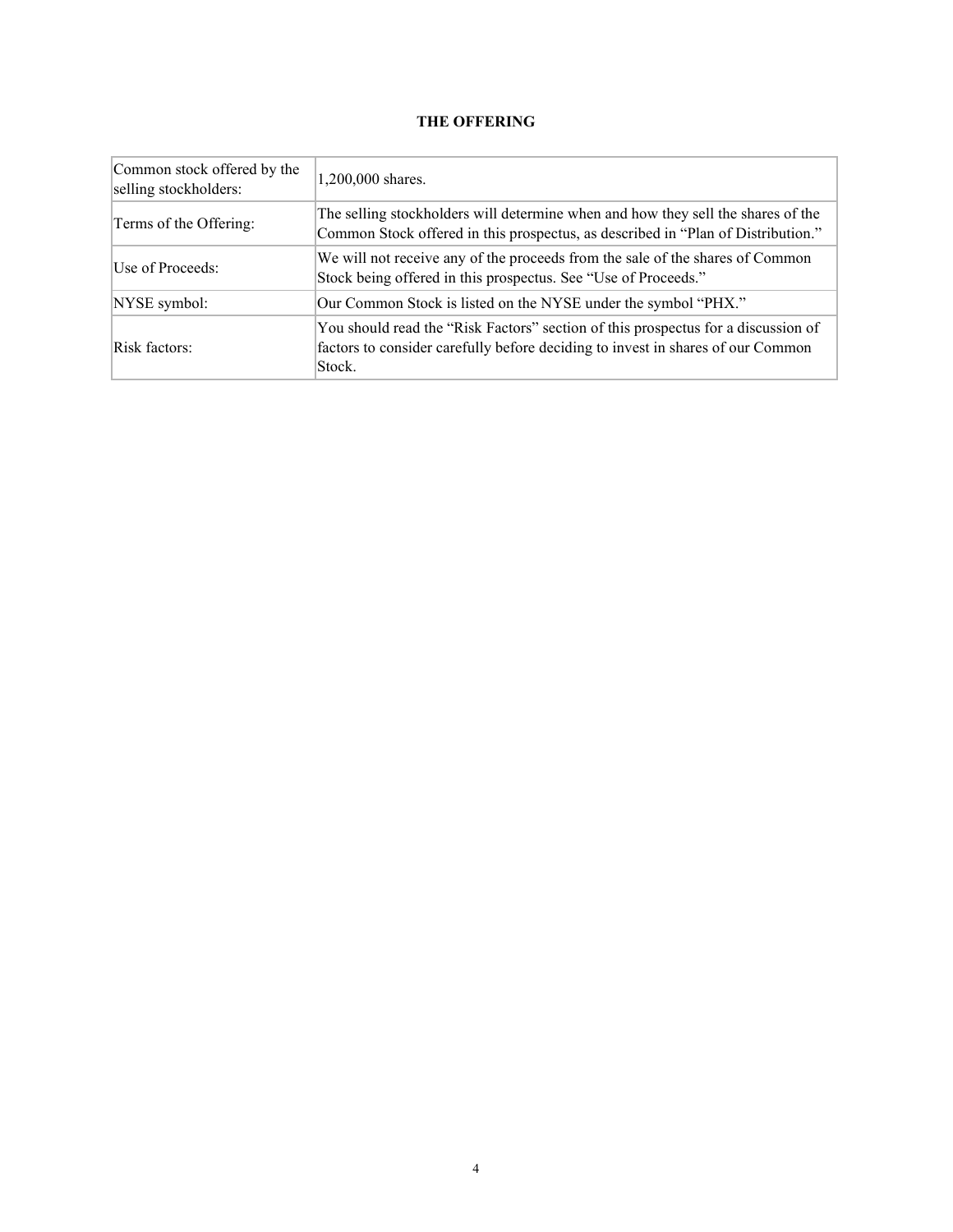# **RISK FACTORS**

<span id="page-6-0"></span>An investment in our securities involves risks. Before making an investment decision, you should carefully consider the risks described under "Risk Factors" in our most recent Annual Report on Form 10-K and in subsequent Quarterly Reports on Form 10-Q, together with all of the other information appearing in this prospectus or any applicable prospectus supplement or documents incorporated by reference herein or therein. The risks so described are not the only risks facing our Company. Additional risks not presently known to us or that we currently deem immaterial may also impair our business operations. Our business, financial condition and results of operations could be materially adversely affected by any of these risks. Furthermore, the trading price of our securities could decline due to any of these risks, and you may lose all or part of your investment.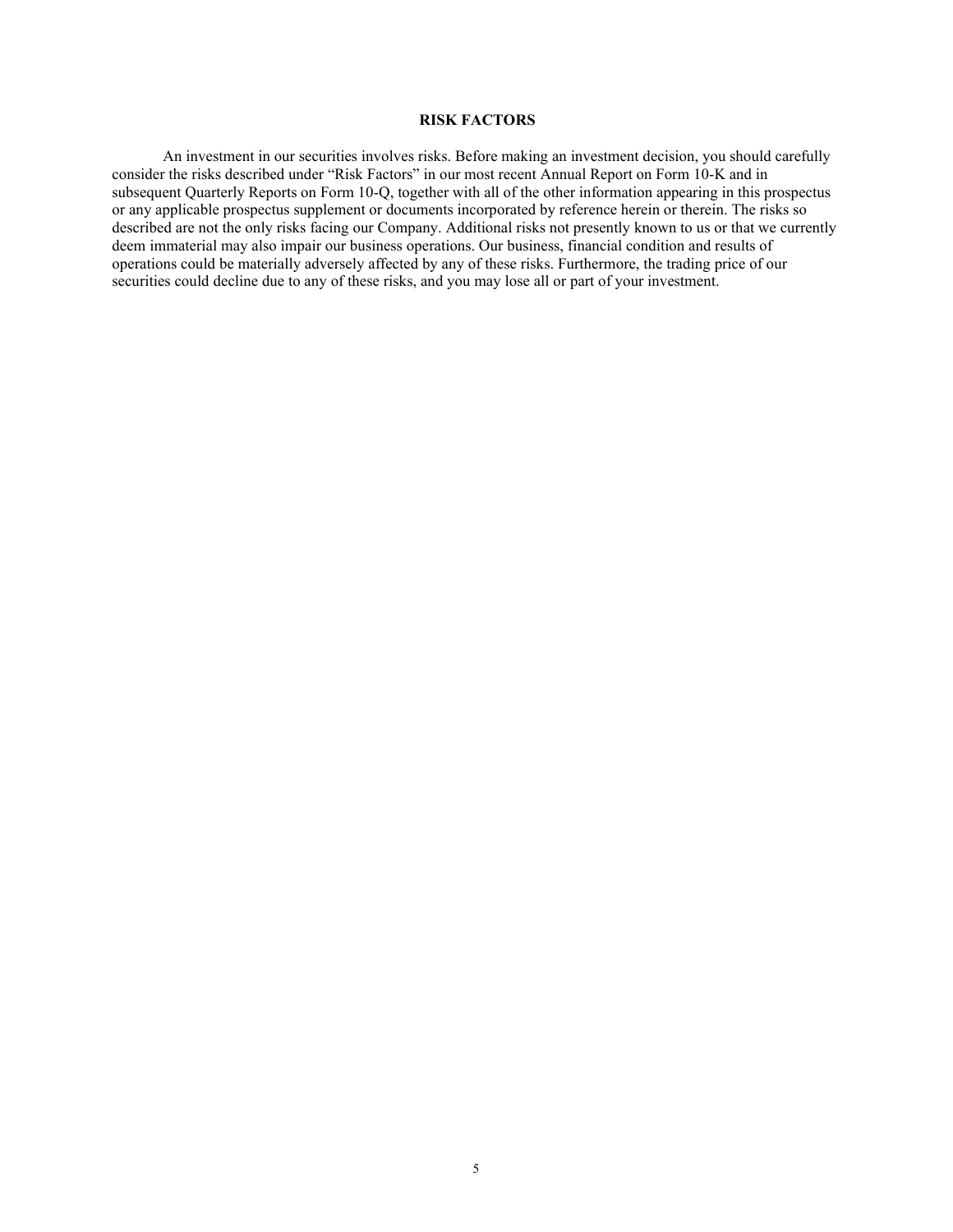#### **CAUTIONARY STATEMENT REGARDING FORWARD-LOOKING STATEMENTS**

<span id="page-7-0"></span>This prospectus, any accompanying prospectus supplement, and the documents we incorporate by reference in this prospectus and any accompanying prospectus supplement contain or incorporate by reference statements that constitute "forward-looking statements" within the meaning of Section 27A of the Securities Act of 1933, as amended (the "Securities Act"), and Section 21E of the Securities Exchange Act of 1934, as amended (the "Exchange Act").

All statements, other than statements of historical fact included in this prospectus and any prospectus supplement are forward-looking statements. Forward-looking statements include statements concerning plans, objectives, goals, projections, strategies, future events or performance, and underlying assumptions and other statements which are other than statements of historical facts. Words such as "anticipate," "estimate," "expect," "forecast," "intend," "plan," "predict," "project," "believe," "seek," "will," "may" and similar expressions are forward-looking statements and accordingly involve risks and uncertainties which could cause actual results or outcomes to differ materially from those expressed in the forward-looking statements. The Company's expectations, beliefs and projections are expressed in good faith and are believed by the Company to have a reasonable basis, but there can be no assurance that management's expectations, beliefs or projections will result or be achieved or accomplished. In addition to other factors and matters discussed elsewhere herein, the following are important factors that, in the view of the Company, could cause actual results to differ materially from those discussed in the forward-looking statements:

- our ability to execute our business strategies;
- the volatility of realized oil and natural gas prices;
- the level of production on our properties;
- estimates of quantities, and the respective values of oil, NGL and natural gas reserves;
- general economic or industry conditions;
- public health crises, such as the COVID-19 pandemic, and any related actions taken by businesses and governments;
- legislation or regulatory requirements;
- conditions of the securities markets;
- our ability to raise capital;
- changes in accounting principles, policies or guidelines;
- financial or political instability;
- acts of war or terrorism:
- title defects in the properties in which we invest;
- other economic, competitive, governmental, regulatory or technical factors affecting our properties, operations or prices; and
- other risks described in this prospectus supplement or the accompanying prospectus or incorporated by reference through the Company's filings with the SEC, including in Part I, Item 1A "Risk Factors" of the Company's Annual Report on Form 10-K for the year ended September 30, 2020.

All such forward-looking statements and any subsequent written and oral forward-looking statements attributable to us or any person acting on our behalf are expressly qualified in their entirety by the cautionary statements contained or referred to in this section and any other cautionary statements that may accompany such forward-looking statements. You should not place undue reliance on these forward-looking statements.

All forward-looking statements speak only as of the date of this prospectus and any prospectus supplement. Except as otherwise required by applicable law, we disclaim any duty to update any forward-looking statements.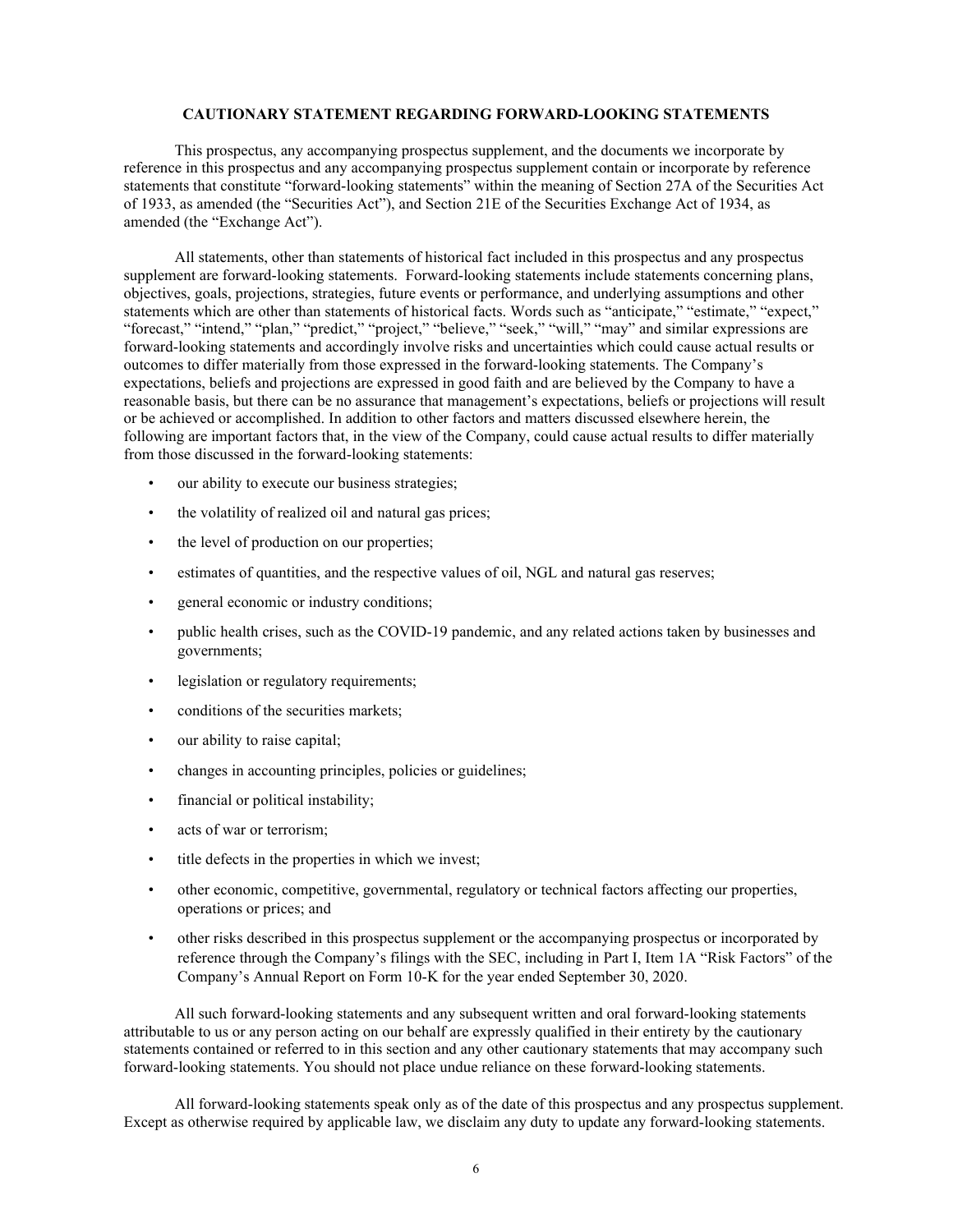# **USE OF PROCEEDS**

<span id="page-8-0"></span>We are not selling any shares of Common Stock under this prospectus, and we will not receive any of the proceeds from the sale of shares of common stock by the selling stockholders. All shares of Common Stock offered by this prospectus are being registered for the account of the selling stockholders.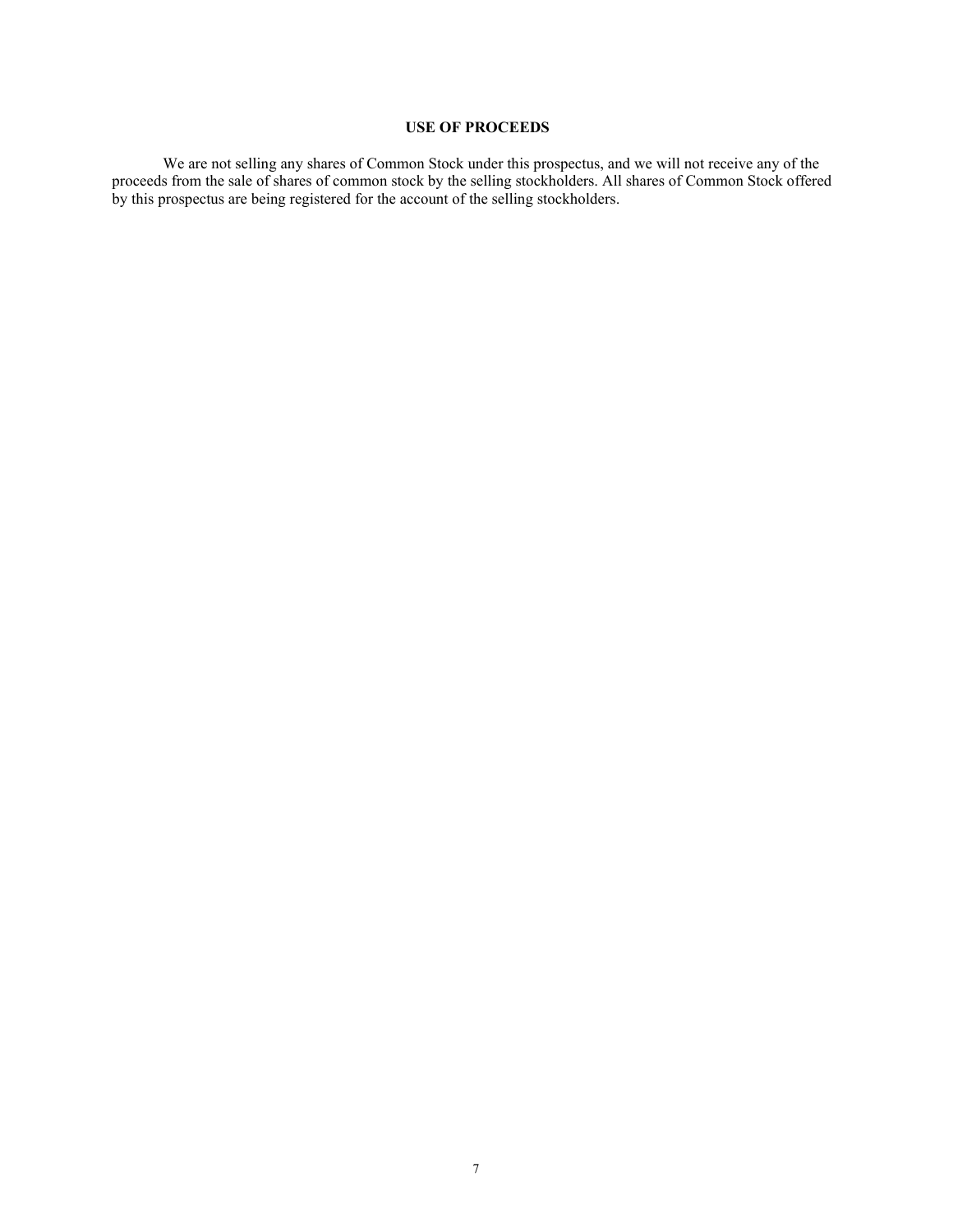#### **SELLING STOCKHOLDERS**

<span id="page-9-0"></span>This prospectus relates to the possible offer and sale from time to time by the selling stockholders identified below, or by any transferee, assignee or other successor-in-interest that receives shares from the selling stockholders as may be named in any supplement to this prospectus, of up to an aggregate of 1,200,000 total shares of our Common Stock, which were issued by us pursuant to the Purchase Agreement.

Beneficial ownership is determined in accordance with the rules of the U.S. Securities and Exchange Commission. These rules generally attribute beneficial ownership of securities to persons who possess sole or shared voting power or investment power with respect to such securities. Except as otherwise indicated, all persons listed below has or shares, directly or indirectly, voting and investment power with respect to the shares beneficially owned by them, subject to any applicable community property laws. Unless otherwise noted, the mailing address of each listed beneficial owner is 3811 Turtle Creek Blvd. #1100, Dallas, Texas 75219.

The information in the table below (other than the percentage of our outstanding Common Stock beneficially owned) in respect of the selling stockholders was furnished by or on behalf of the selling stockholders and is as of May 1, 2021. Except as may be noted in this section, none of the selling stockholders has, nor within the past three years has any selling stockholder had, any material relationship with us or any of our affiliates.

No offer or sale under this prospectus may be made by a stockholder unless that holder is listed in the table below, in any supplement to this prospectus or in an amendment to the related registration statement that has become effective. We will supplement or amend this prospectus if applicable to include additional selling stockholders upon provision of all required information to us and subject to the terms of any relevant agreement between us and the selling stockholder(s).

The selling stockholders are not obligated to sell any of the shares of our Common Stock offered by this prospectus. Because the selling stockholders identified in the table may sell some or all of the shares of our Common Stock owned by it that are included in this prospectus, and because there are currently no agreements, arrangements or understandings with respect to the sale of any of such shares, no estimate can be given as to the number of shares covered by this prospectus that will be held by the selling stockholders upon termination of this offering. In addition, subject to the Purchase Agreement, the selling stockholders may have sold, transferred or otherwise disposed of, or may sell, transfer or otherwise dispose of, at any time and from time to time, shares of our Common Stock it holds in transactions exempt from the registration requirements of the Securities Act after the date on which it provided the information set forth in the table below. Therefore, for purposes of the following table, we have assumed that each of the selling stockholders will sell all of the shares of our Common Stock beneficially owned by it that are covered by this prospectus, but will not sell any other shares of our Common Stock that it currently owns. Shares in the table below refer to shares of our outstanding Common Stock

|                                                     | <b>Common Stock</b>                                                       |                                                                                            |                                                                                  |                                                                                                                          |  |
|-----------------------------------------------------|---------------------------------------------------------------------------|--------------------------------------------------------------------------------------------|----------------------------------------------------------------------------------|--------------------------------------------------------------------------------------------------------------------------|--|
| <b>Name of Selling Stockholder</b>                  | <b>Number of Shares</b><br><b>Beneficially Owned as</b><br>of May 1, 2021 | Number of<br><b>Shares Offered</b><br><b>Pursuant to</b><br>this<br>Proofus <sup>(1)</sup> | <b>Beneficially</b><br>Owned upon<br><b>Completion of</b><br>this Offering $(1)$ | Percentage of<br><b>Common Stock</b><br><b>Beneficially</b><br>Owned upon<br><b>Completion of</b><br>this Offering $(1)$ |  |
| Crestwood Exploration<br>Partners, $LLC^{(2)}$      | 67,933                                                                    | 67,933                                                                                     | $\overline{\phantom{0}}$                                                         | $\ast$                                                                                                                   |  |
| Palmetto Investment Partners.<br>$LLC^{(3)}$        | 42.543                                                                    | 42,543                                                                                     | $\blacksquare$                                                                   | $\ast$                                                                                                                   |  |
| <b>Palmetto Investment Partners</b><br>II. $LLC(4)$ | 1,089,524                                                                 | 1,089,524                                                                                  | $\overline{\phantom{0}}$                                                         | $\ast$                                                                                                                   |  |

The inclusion of any shares in this table does not constitute an admission of beneficial ownership for the selling stockholders named below.

Represents beneficial ownership of less than one percent of shares outstanding.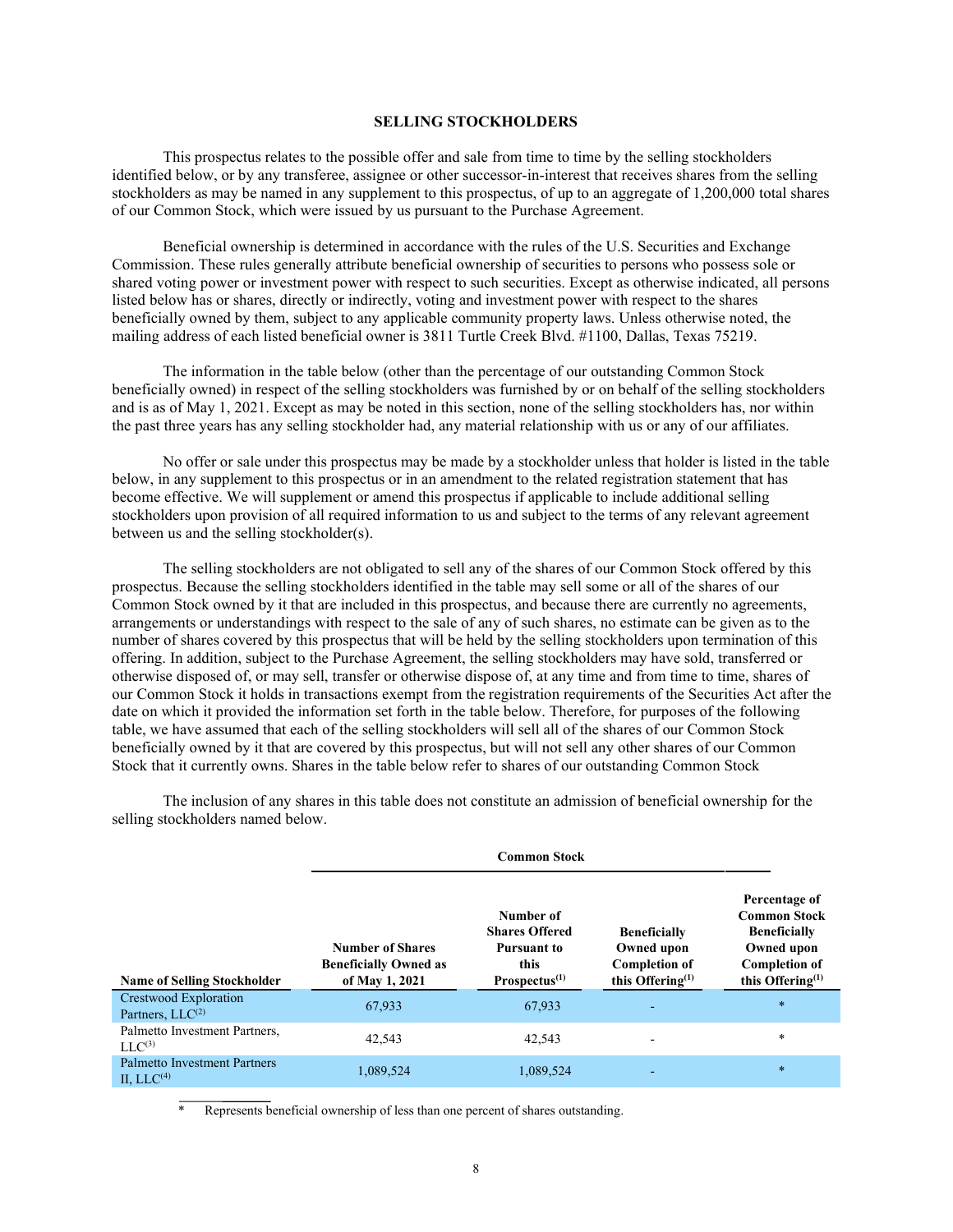- (1) We do not know when or in what amounts the selling stockholders may offer shares of Common Stock for sale. The selling stockholders may decide not to sell any or all of the shares offered by this prospectus. Because the selling stockholders may offer all, some or none of the shares pursuant to this offering, we cannot estimate the number of the shares that will be held by the selling stockholders after completion of the offering. However, for purposes of this table, we have assumed that each of the selling stockholders sell all of the shares of our Common Stock covered by this prospectus.
- (2) Crestwood Exploration Partners, LLC ("Crestwood") directly owns the reported securities and its principal business address is 3811 Turtle Creek Blvd. #1100, Dallas, Texas 75219. Crestwood is managed by CWEP-SRPOII Investments, LLC, and Ryan Turner and Billy Fennebresque indirectly have shared voting and/or investment control over the shares held by Crestwood.
- (3) Palmetto Investment Partners, LLC ("Palmetto I") directly owns the reported securities and its principal business address is 3811 Turtle Creek Blvd. #1100, Dallas, Texas 75219. Palmetto I is managed by PIP-SRPOII Investments, LLC, and Ryan Turner and Billy Fennebresque indirectly have shared voting and/or investment control over the shares held by Palmetto I.
- (4) Palmetto Investment Partners II, LLC ("Palmetto II") directly owns the reported securities and its principal business address is 3811 Turtle Creek Blvd. #1100, Dallas, Texas 75219. Palmetto II is managed by PIPII-SRPOII Investments, LLC, and Ryan Turner and Billy Fennebresque indirectly have shared voting and/or investment control over the shares held by Palmetto II.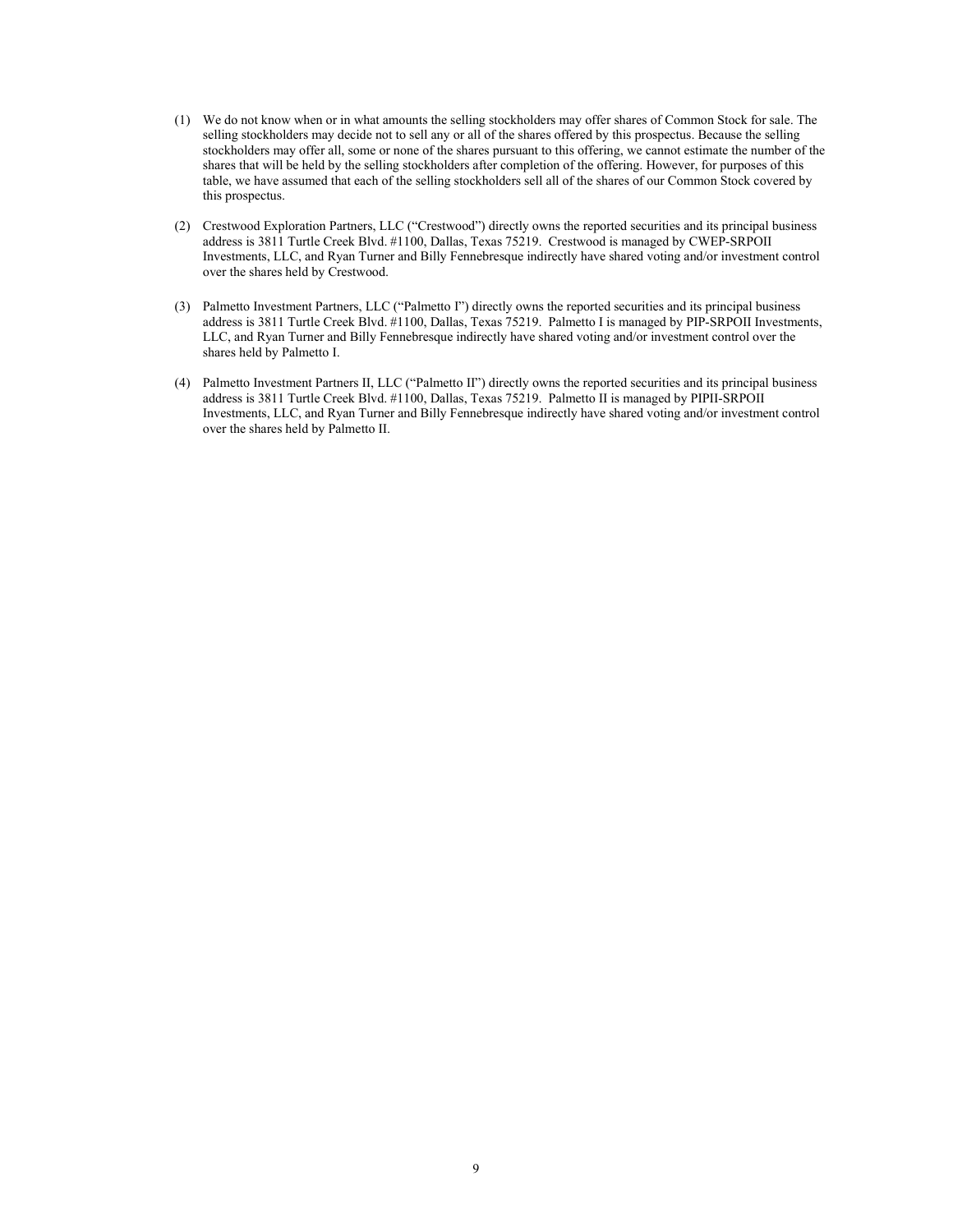#### **PLAN OF DISTRIBUTION**

<span id="page-11-0"></span>The shares of Common Stock included in this prospectus are being registered to permit the selling stockholders to offer and sell the offered shares of Common Stock from time to time after the date of this prospectus. We will not receive any of the proceeds from the sale or other distribution of the Common Stock. We will bear certain fees and expenses in connection with our obligation to register the shares of Common Stock included in this prospectus pursuant to the Purchase Agreement. If the shares are sold through underwriters or broker-dealers, we will not be responsible for the underwriting discounts or commissions or agents' commissions.

The selling stockholders may act independently of us in making decisions with respect to the timing, manner and size of each of their sales. The selling stockholders and certain of their successors, including certain transferees and assignees, may make sales of the shares of Common Stock included in this prospectus from time to time through one or more methods specified herein or through a combination of any of such methods or any other method permitted pursuant to applicable law. Such offers and sales may be made directly to purchasers, through underwriters, to dealers or through agents, on any stock exchange on which the shares are listed or otherwise at prices and under terms prevailing at the time of the sale, at prices related to the then-current market price, at fixed prices, at varying prices determined at the time of sale, at privately negotiated prices or any other method permitted pursuant to applicable law.

Such sales may be effected by a variety of methods, including the following:

- in market transactions or on any national securities exchange or quotation service or over-the-counter market on which the shares may be listed or quoted at the time of sale;
- in transactions other than on such exchanges or services or in the over-the-counter market;
- in privately negotiated transactions;
- through one or more underwriters on a firm commitment or best-efforts basis, including through overnight underwritten offerings or bought deals;
- through the writing or settlement of options or other hedging transactions (including the issuance by the selling stockholders of derivative securities), whether the options or such other derivative securities are listed on an options exchange or otherwise;
- through the settlement of certain short sales entered into after the date of this prospectus;
- purchases by a broker-dealer as principal, and resale by a broker-dealer for its account pursuant to this prospectus;
- a block trade in which the broker-dealer so engaged will attempt to sell the shares as agent, but may resell all or a portion of the block as principal in order to facilitate the transaction;
- in a public auction:
- transactions in which a broker-dealer may agree with the selling stockholders to sell a specified number of such shares at a stipulated price per share;
- transactions in which the broker-dealer as agent solicits purchasers and ordinary brokerage transactions by the broker-dealer as agent;
- an offering at other than a fixed price on or through the facilities of any stock exchange on which the shares are then listed or to or through a market maker other than on that stock exchange;
- by distribution to employees, members, limited partners or stockholders of the selling stockholders;
- through any combination of the foregoing methods of sale; or
- through any other method permitted pursuant to applicable law.

Additionally, a selling stockholder that is an entity may elect to make a distribution of the shares of Common Stock to its members, partners or stockholders pursuant to the registration statement of which this prospectus is a part.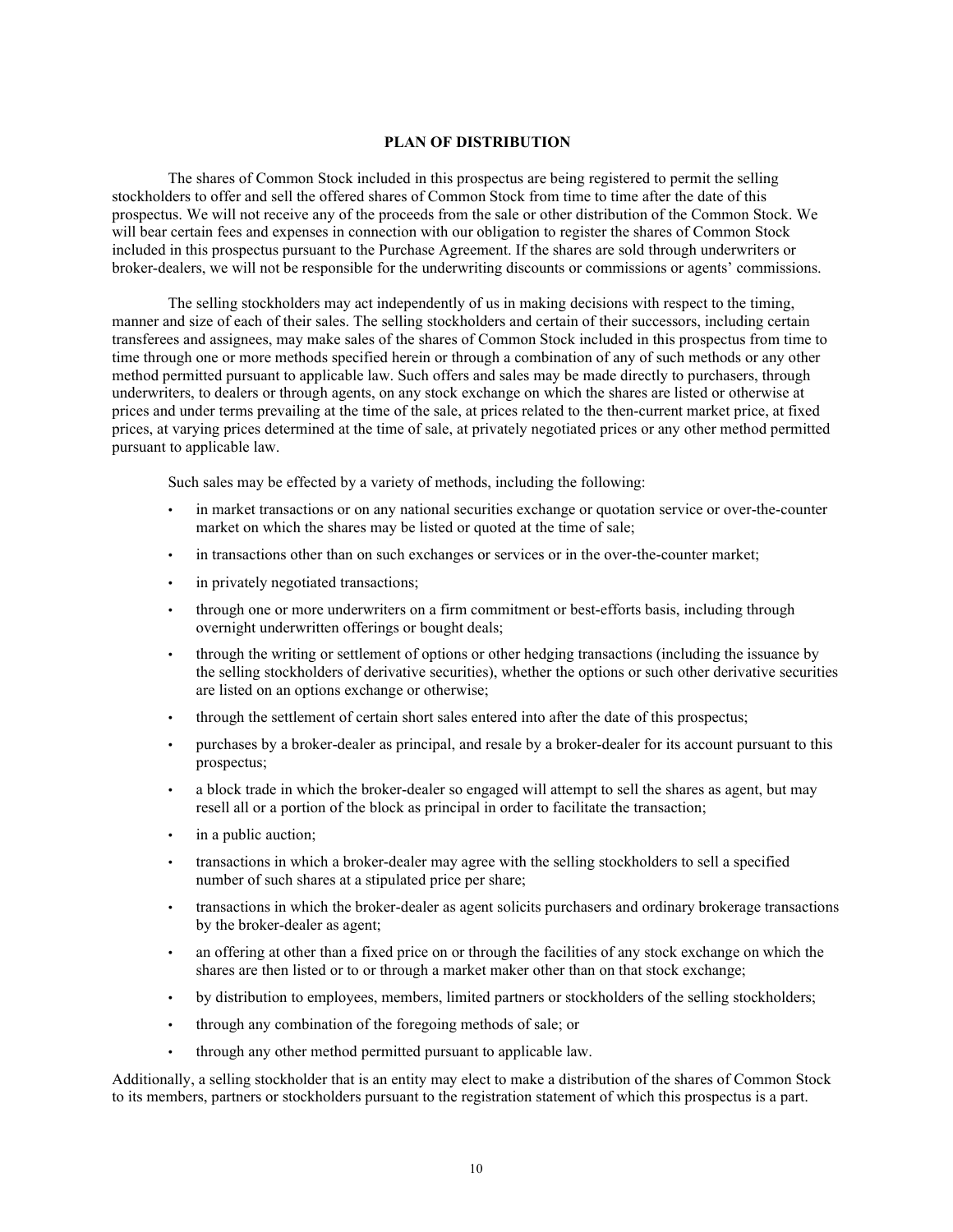The selling stockholders may enter into derivative transactions with third parties or sell securities not covered by this prospectus to third parties in privately negotiated transactions. The selling stockholders may enter into hedging transactions with broker-dealers or any other person, in connection with such broker-dealer or other person who may in turn engage in short sales of the shares of common stock in the course of hedging the positions they assume. The selling stockholders also may sell shares short and deliver shares covered by this prospectus to close out the short positions or loan, pledge, or grant a security interest in, some or all the shares owned by them to broker-dealers that in turn may sell such shares.

The selling stockholders may directly make offers to sell some or all of the shares of Common Stock included in this prospectus to, or solicit offers to purchase such shares from, purchasers from time to time.

If the selling stockholders use one or more underwriters in the sale, the underwriters will acquire the securities for their own account, and they may resell these securities from time to time in one or more transactions, including negotiated transactions, at a fixed public offering price or at varying prices determined at the time of sale. The securities may be offered and sold to the public either through underwriting syndicates represented by one or more managing underwriters or directly by one or more of such firms. In connection with those sales, underwriters may be deemed to have received compensation from the selling stockholders in the form of underwriting discounts or commissions and may also receive commissions from purchasers of the shares for which they may act as agents.

From time to time, the selling stockholders may sell the shares of Common Stock included in this prospectus to one or more dealers acting as principals. The dealers, which may be deemed to be "underwriters" as that term is defined in the Securities Act, may then resell the shares to purchasers.

The selling stockholders may designate broker-dealers as agents from time to time to solicit offers from purchasers to purchase the shares of Common Stock included in this prospectus, or to sell such shares in ordinary brokerage transactions, on their behalf. Such broker-dealers may be deemed to be "underwriters" as that term is defined in the Securities Act in such offering.

The selling stockholders or their respective underwriters, broker-dealers, or agents may make sales of the shares of common stock that are deemed to be an "at-the-market offering" as defined in Rule 415 of the Securities Act, which includes sales of such shares made directly on or through any stock exchange on which the shares are listed, the existing trading market for the shares, or in the over-the-counter market or otherwise.

From time to time, one or more of the selling stockholders may pledge, hypothecate or grant a security interest in some or all of the shares of Common Stock owned by them. In the event of default, the pledgees, secured parties or persons to whom the shares have been hypothecated will, to the extent registration rights are transferable and are transferred upon foreclosure, be deemed to be selling stockholders under this prospectus. The number of shares offered under this prospectus by a given selling stockholder will decrease as and when such events occur. In addition, a selling stockholder may, from time to time, sell the shares short, and, in those instances, this prospectus may be delivered in connection with the short sales, and the shares offered under this prospectus may be used to cover short sales.

In addition to the transactions described above, the selling stockholders may sell the shares of Common Stock included in this prospectus in compliance with available exemptions from the registration requirements under the Securities Act, rather than pursuant to this prospectus.

The selling stockholders may decide to sell all or a portion of the securities offered by them pursuant to this prospectus or may decide not to sell any securities under this prospectus. In addition, the selling stockholders may transfer, sell or dispose of the securities by other means not described in this prospectus.

The selling stockholders and any other persons participating in the sale or distribution of shares of Common Stock will be subject to applicable provisions of the Exchange Act and the rules and regulations thereunder, including Regulation M. Regulation M may limit the timing of purchases and sales of any of the shares by the selling stockholders and any other such persons. In addition, Regulation M may restrict the ability of any person engaged in the distribution of the shares to engage in market-making activities with respect to the shares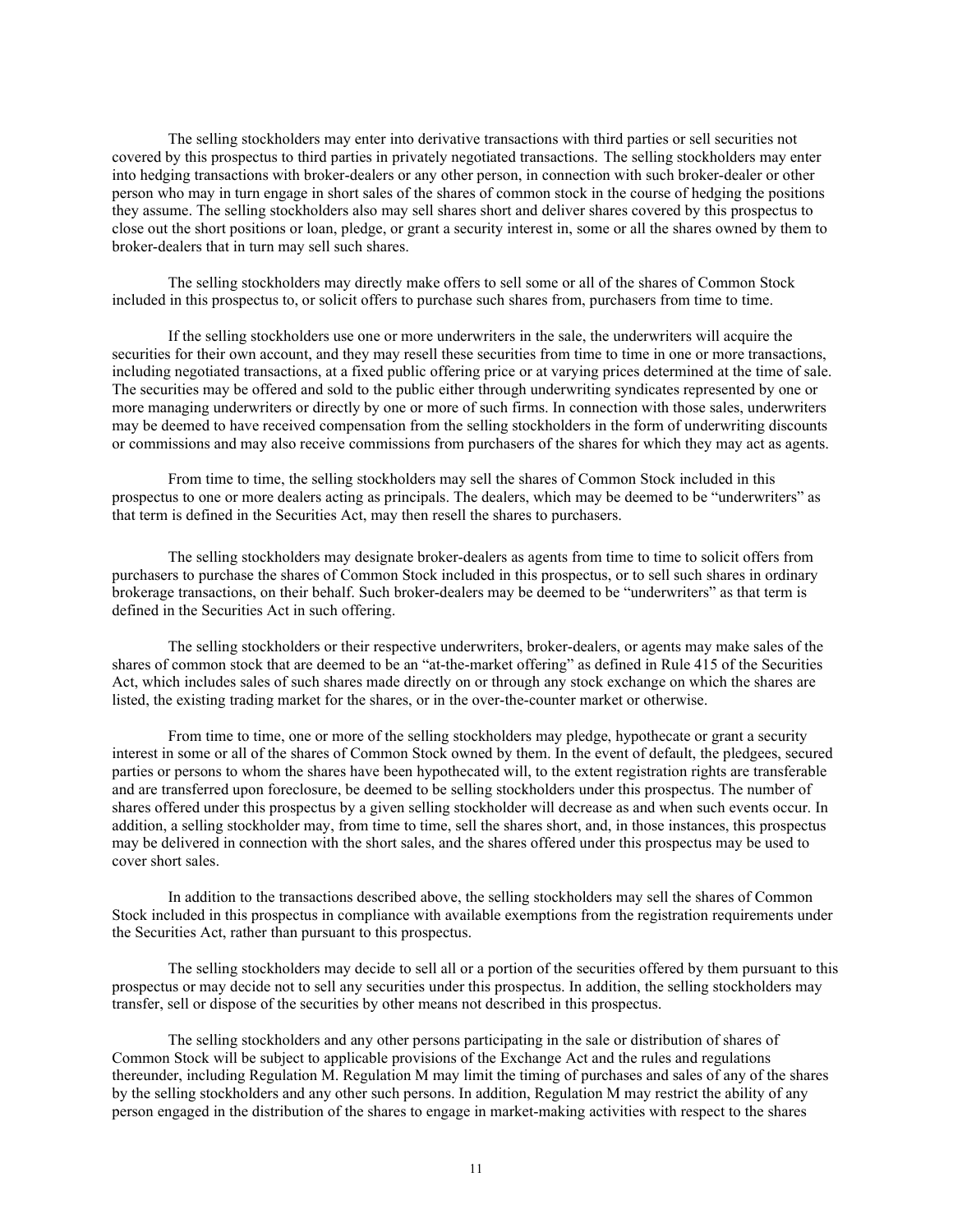being distributed for a period of up to five business days before the distribution. This may affect the marketability of the shares and the ability of any person or entity to engage in market-making activities with respect to the shares.

To the extent required, the securities to be sold, the names of the selling stockholders, the respective purchase prices and public offering prices, the names of any agents, dealers or underwriters and any applicable commissions or discounts with respect to a particular offering will be set forth in an accompanying prospectus supplement or, if appropriate, a post-effective amendment to the registration statement that includes this prospectus.

In connection with offerings of securities under the registration statement of which this prospectus forms a part and in compliance with applicable law, underwriters, brokers or dealers may engage in transactions that stabilize or maintain the market price of the securities at levels above those that might otherwise prevail in the open market. Specifically, underwriters, brokers or dealers may over-allot in connection with offerings, creating a short position in the securities for their own accounts. For the purpose of covering a syndicate short position or stabilizing the price of the securities, the underwriters, brokers or dealers may place bids for the securities or effect purchases of the securities in the open market. Finally, the underwriters may impose a penalty whereby selling concessions allowed to syndicate members or other brokers or dealers for distribution of the securities in offerings may be reclaimed by the syndicate if the syndicate repurchases previously distributed securities in transactions to cover short positions, in stabilization transactions or otherwise. These activities may stabilize, maintain or otherwise affect the market price of the securities, which may be higher than the price that might otherwise prevail in the open market, and, if commenced, may be discontinued at any time. These transactions may be effected on or through any stock exchange on which the shares are listed, the existing trading market for the shares, or in the over-the-counter market or otherwise.

We have agreed to indemnify the selling stockholders in certain circumstances against certain liabilities to which they may become subject in connection with the sale of the shares of Common Stock included in this prospectus, including liabilities arising under the Securities Act. Each of the selling stockholders has agreed to indemnify us in certain circumstances against certain liabilities to which we may become subject in connection with the sale of such shares, including liabilities arising under the Securities Act.

We have agreed to pay the expenses of the registration of the shares of Common Stock offered and sold by the selling stockholders under the registration statement of which this prospectus forms a part, including, but not limited to, all registration and filing fees.

To the extent required, this prospectus may be amended or supplemented from time to time to describe a specific plan of distribution. The place and time of delivery for the securities in respect of which this prospectus is delivered will be set forth in the accompanying prospectus supplement.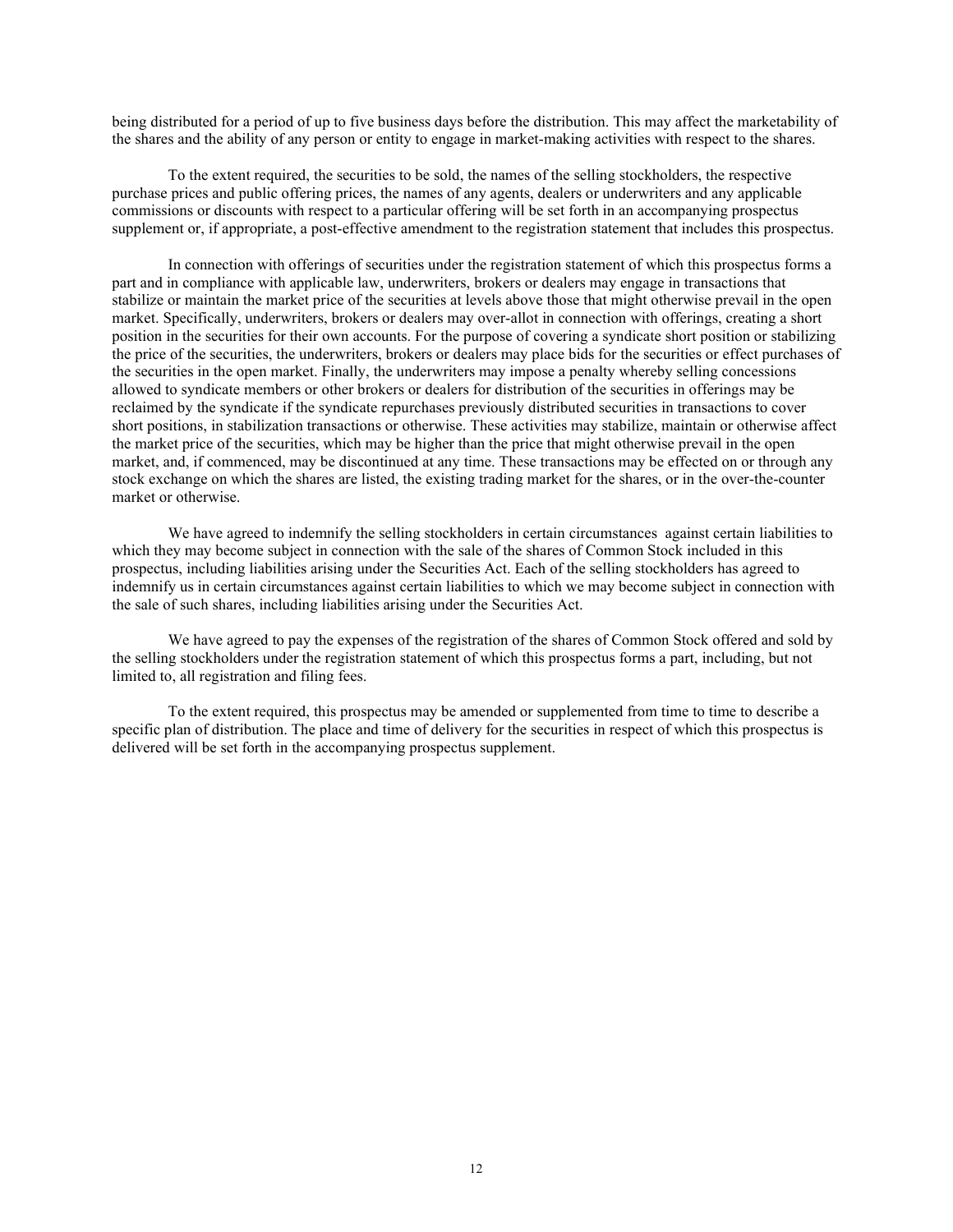#### **LEGAL MATTERS**

<span id="page-14-0"></span>In connection with particular offerings of our securities in the future, and if stated in the applicable prospectus supplement, the validity of those securities may be passed upon for us by Derrick & Briggs, LLP. If any legal matters relating to offerings made in connection with this prospectus are passed upon by counsel for underwriters, dealers or agents, such counsel will be named in the prospectus supplement relating to any such offering.

#### **EXPERTS**

#### <span id="page-14-1"></span>**Independent Accountants**

The financial statements of PHX Minerals Inc. appearing in PHX Minerals Inc.'s Annual Report (Form 10- K) for the year ended September 30, 2020, and the effectiveness of PHX Minerals Inc.'s internal control over financial reporting as of September 30, 2020 have been audited by Ernst & Young LLP, independent registered public accounting firm, as set forth in their reports thereon, included therein, and incorporated herein by reference. Such financial statements are incorporated herein by reference in reliance upon such reports given on the authority of such firm as experts in accounting and auditing.

#### **Petroleum Engineers**

The information incorporated in this prospectus supplement by reference to the Company's Annual Report on Form 10-K for the year ended September 30, 2020, relating to the Company's oil, NGL and natural gas reserves, has been so incorporated in reliance on the report of DeGolyer and MacNaughton, an independent petroleum engineering consulting firm, given on the authority of said firm as experts in petroleum engineering.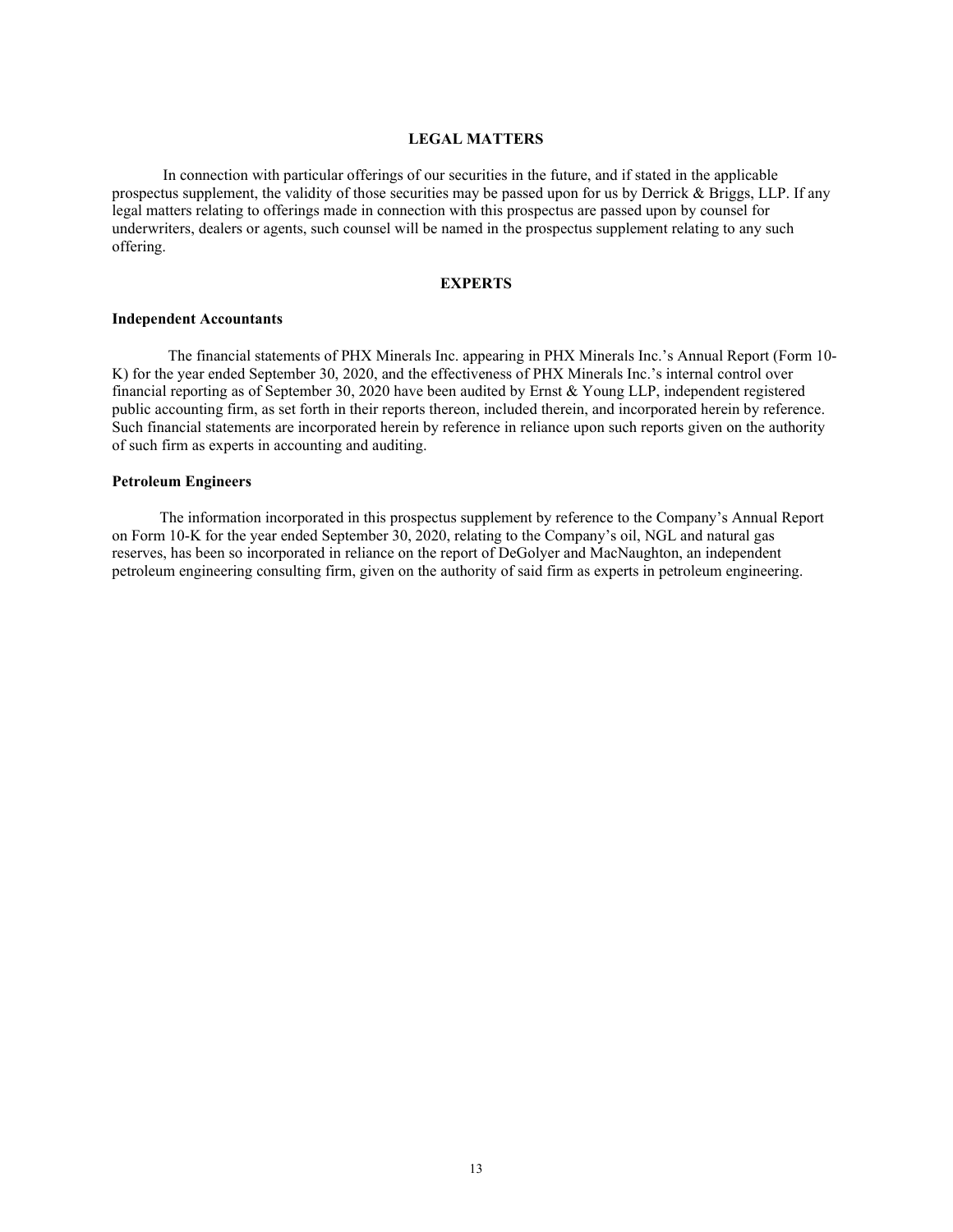#### **WHERE YOU CAN FIND MORE INFORMATION**

<span id="page-15-0"></span>The Company files annual, quarterly and other reports, proxy statements and other information with the SEC. These SEC filings are available to the public over the Internet at the SEC's website at http://www.sec.gov. Information about the Company is also available on the Company's website, www.phxmin.com. Other than any SEC filings incorporated by reference in this prospectus, the information available on the Company's website is not part of this prospectus.

#### **INCORPORATION OF CERTAIN INFORMATION BY REFERENCE**

<span id="page-15-1"></span>The SEC allows us to "incorporate by reference" the information we have filed with the SEC, which means that we can disclose important information to you without actually including the specific information in this prospectus by referring you to documents containing such information. The information incorporated by reference is an important part of this prospectus and later information that we file with the SEC will automatically update and supersede this information. Therefore, before you decide to invest in a particular offering under this shelf registration, you should always check for reports we may have filed with the SEC after the date of this prospectus. The following documents previously filed with the SEC are incorporated by reference in this prospectus:

- our Annual Report on Form 10-K for the fiscal year ended September 30, 2020;
- the information specifically incorporated by reference into our Annual Report on Form 10-K from our Definitive Proxy Statement on Schedule 14A, filed with the SEC on January 21, 2021;
- our Quarterly Reports on Form 10-Q for the quarterly periods ended December 31, 2020 and March 31, 2021;
- our Current Reports on Form 8-K filed with the SEC on October 13, 2020, October 14, 2020, December 7, 2020, January 21, 2021, February 8, 2021 (relating to Item 5.02), March 8, 2021, April 8, 2021, April 15, 2021, April 16, 2021, April 19, 2021, and April 30, 2021; and
- The description of our Capital Stock in our Registration Statement on Form 8-A, filed with the SEC on July 21, 2008, as amended by our Current Reports on Form 8-K filed with the SEC on March 9, 2020 and March 8, 2021, and as subsequently amended or updated.

All documents subsequently filed by the Registrant, including those made after the date of the initial filing of the registration statement of which this prospectus is a part and prior to effectiveness of such registration statement, filed with the SEC pursuant to Sections 13(a), 13(c), 14 and 15(d) of the Exchange Act before the termination of the offering under this prospectus and any applicable prospectus supplement shall be deemed to be incorporated in this prospectus by reference and to be a part hereof from the date of filing of such documents. We are not incorporating by reference any information furnished under items 2.02 or 7.01 (or corresponding information furnished under item 9.01 or included as an exhibit) in any past or future Current Report on Form 8-K that we may file with the SEC, unless otherwise specified in such Current Report.

Any statement contained in a document incorporated or deemed to be incorporated by reference in this prospectus or any applicable prospectus supplement will be deemed to be modified or superseded to the extent that a statement contained herein or in any other subsequently filed document which also is or is deemed to be incorporated by reference in this prospectus modifies or supersedes that statement. Any statement so modified or superseded will not be deemed, except as so modified or superseded, to constitute a part of this prospectus or any applicable prospectus supplement.

We undertake to provide without charge to any person, including any beneficial owner, to whom a copy of this prospectus is delivered, upon oral or written request of such person, a copy of any or all of the documents that have been incorporated by reference in this prospectus, excluding any exhibits to those documents unless the exhibit is specifically incorporated by reference as an exhibit in this prospectus. We will provide you with a copy of any of these filings (other than an exhibit to these filings, unless the exhibit is specifically incorporated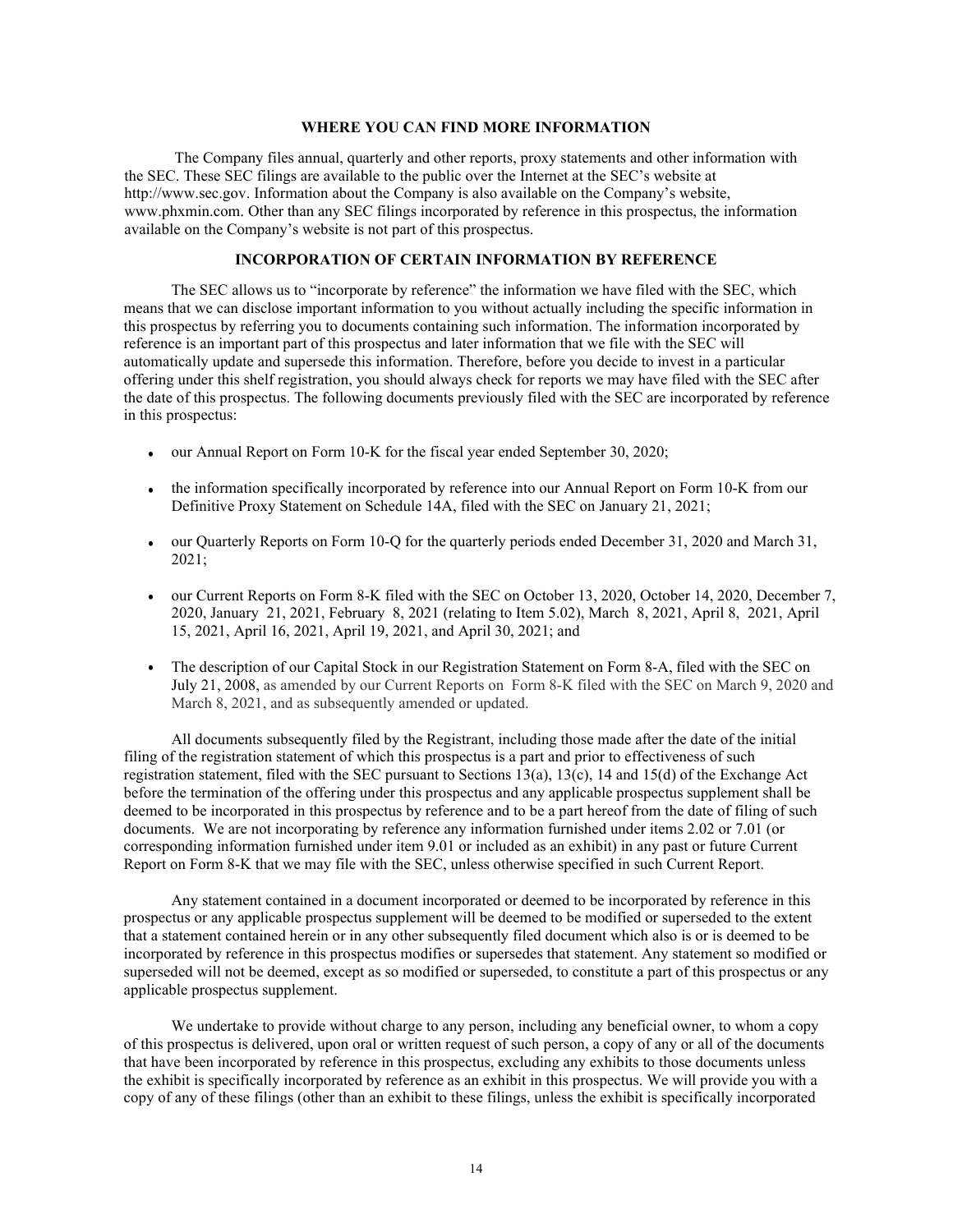by reference into the filing requested) at no cost, if you submit a request to us by writing or telephoning us at the following address or telephone number:

> PHX Minerals Inc. 1601 NW Expressway, Suite 1100 Oklahoma City, Oklahoma 73118 Attention: Corporate Secretary Telephone: (405) 948-1560